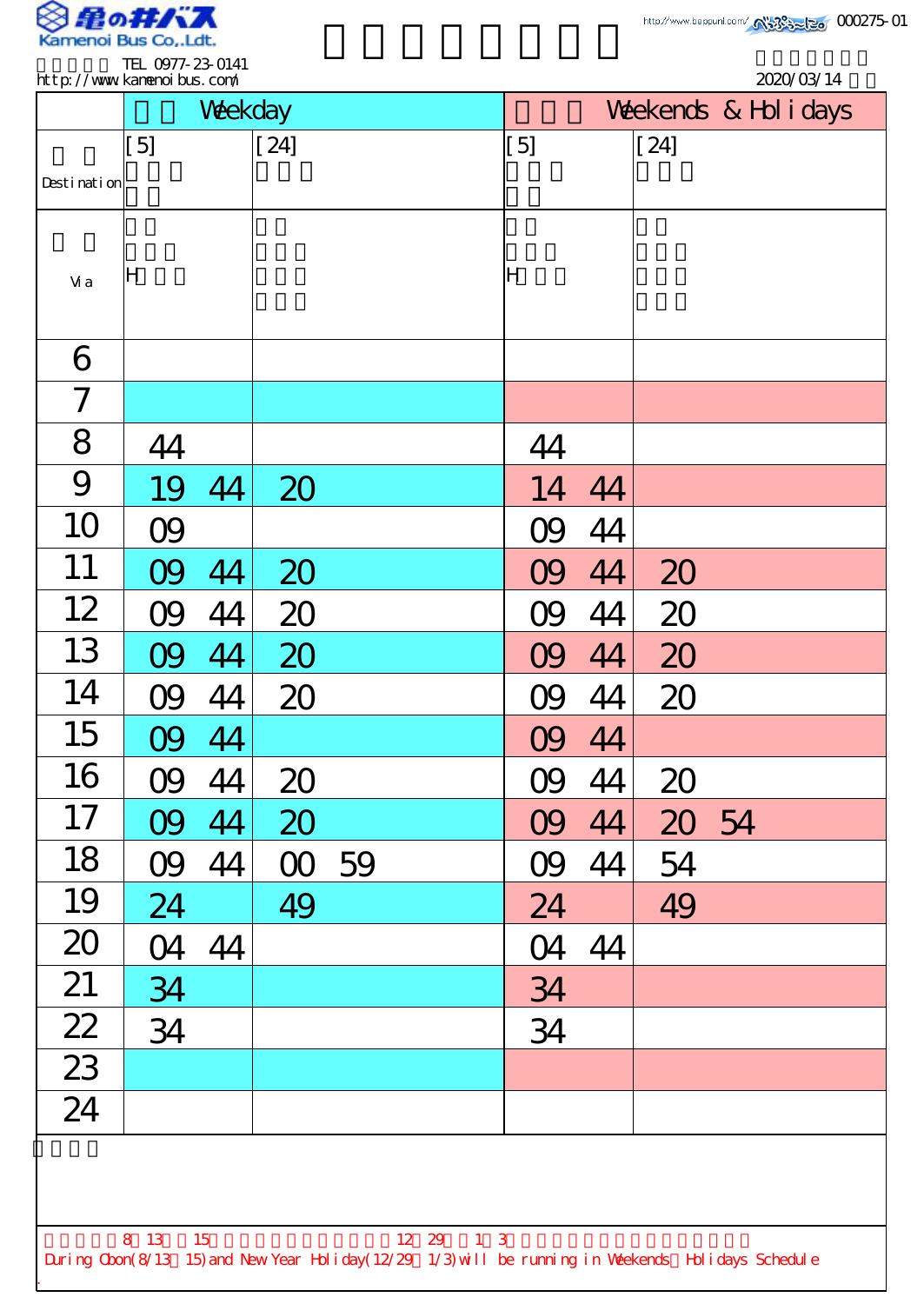

| TEL 0977-23-0141            |            |
|-----------------------------|------------|
| http://www.kamanoi.hus.com/ | 2000/03/14 |

| http://www.kanenoi.bus.com/                                                                        | <b>ILL UTILE 2J UITI</b> |             |                |  |           | 2020/03/14                    |  |  |
|----------------------------------------------------------------------------------------------------|--------------------------|-------------|----------------|--|-----------|-------------------------------|--|--|
|                                                                                                    |                          | Weekday     |                |  |           |                               |  |  |
|                                                                                                    |                          |             |                |  | $[41]$    |                               |  |  |
| Desti nati on                                                                                      |                          |             | <b>APU</b>     |  |           | Safari                        |  |  |
|                                                                                                    |                          |             |                |  |           |                               |  |  |
| Vi a                                                                                               |                          |             |                |  |           |                               |  |  |
|                                                                                                    |                          |             |                |  |           |                               |  |  |
| 6                                                                                                  |                          |             |                |  |           |                               |  |  |
| $\overline{7}$                                                                                     | 56                       |             |                |  |           |                               |  |  |
| 8                                                                                                  |                          | 21 26 46 56 |                |  |           |                               |  |  |
| 9                                                                                                  |                          |             |                |  |           | 20 55                         |  |  |
| 10                                                                                                 | 20                       |             | 40 55          |  | 27        |                               |  |  |
| 11                                                                                                 | 40                       | 55          |                |  | 20        |                               |  |  |
| 12                                                                                                 | 40                       | 55          |                |  | 20        |                               |  |  |
| 13                                                                                                 |                          | 40 55       |                |  | 20        |                               |  |  |
| 14                                                                                                 |                          | 40 55       |                |  | 20        |                               |  |  |
| 15                                                                                                 |                          | 40 55       |                |  | 20        |                               |  |  |
| 16                                                                                                 | 55                       |             |                |  | 20        |                               |  |  |
| 17                                                                                                 | 27                       | 41          | 57             |  |           |                               |  |  |
| 18                                                                                                 | 27                       | 41          | 57             |  |           |                               |  |  |
| 19                                                                                                 |                          | 25 30 50    |                |  |           |                               |  |  |
| 20                                                                                                 | 30                       |             |                |  |           |                               |  |  |
| 21                                                                                                 | 10                       |             |                |  |           |                               |  |  |
| $\frac{22}{23}$                                                                                    | 20                       |             |                |  |           |                               |  |  |
|                                                                                                    | $\infty$                 |             |                |  |           |                               |  |  |
| $\overline{24}$                                                                                    |                          |             |                |  |           |                               |  |  |
|                                                                                                    |                          |             | $\ddot{\cdot}$ |  |           | $\ddot{\ddot{\phantom{z}}}\,$ |  |  |
|                                                                                                    |                          |             |                |  |           |                               |  |  |
|                                                                                                    | 8 13 15                  |             |                |  | 12 29 1 3 |                               |  |  |
| During Cbon(8/13 15) and New Year Holiday(12/29 1/3) will be running in Weekends Holidays Schedule |                          |             |                |  |           |                               |  |  |